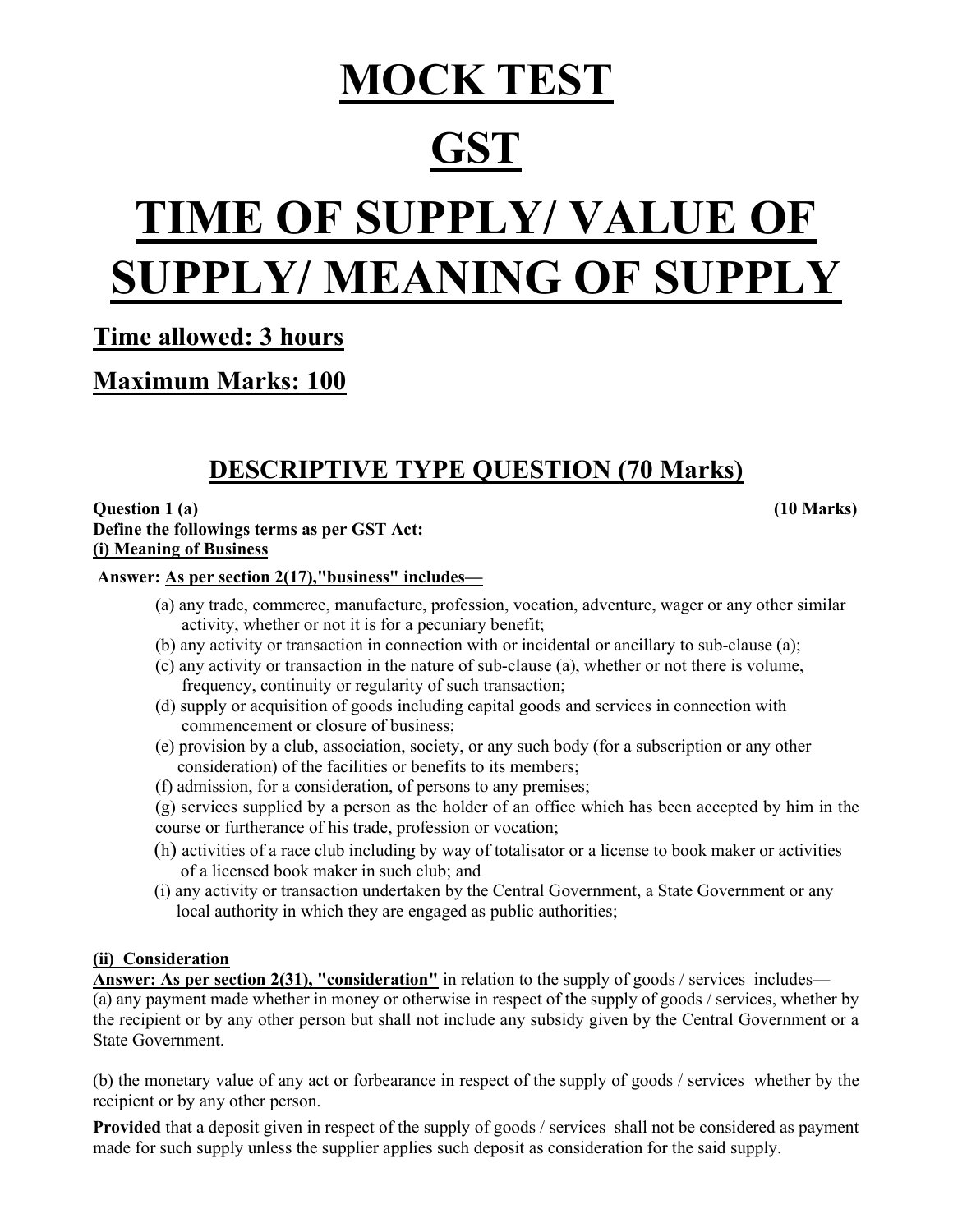### (iii) "Goods"

Answer: As per Section 2(52), "Goods" means every kind of movable property other than money and securities but includes actionable claim, growing crops, grass and things attached to or forming part of the land which are agreed to be severed before supply or under a contract of supply. (As per schedule 3 actionable claim shall not be considered to be supply except lottery, betting and gambling.)

### (iv) Voucher

Answer: As per section 2 (118),"voucher" means an instrument where there is an obligation to accept it as consideration for a supply of services. Further the identities of their potential suppliers including the terms and conditions of use of such instrument may be indicated either on the voucher or some other documents.

### Question 2 (a) (5 Marks)

### Explain the meaning of the term "recipient of supply of goods and/or services" under the CGST Act, 2017.

### Answer:

Recipient of supply of goods or services or both, means —

- (i) where a consideration is payable for the supply of goods or services or both, the person who is liable to pay that consideration;
- (ii) where no consideration is payable for the supply of goods, the person to whom the goods are delivered or made available, or to whom possession or use of the goods is given or made available; and
- (iii) where no consideration is payable for the supply of a service, the person to whom the service is rendered,

and

(iv) any reference to a person to whom a supply is made shall be construed as a reference to the recipient of the supply, and

shall include an agent acting as such on behalf of the recipient in relation to the goods or services or both supplied.

### $Question 2 (b)$  (5 Marks)

### Explain activities to be considered as supply of goods or services under schedule II.

### Answer:

- 1. If any supplier has given possession of the goods under an agreement which stipulates that ownership of goods shall pass at a future date upon payment of full consideration as agreed, is a supply of goods i.e. goods delivered under hire purchase agreement.
- 2. Any treatment or process which is applied to another person's goods is a supply of services. eg. 'Job Work' performed by a job worker like dyeing of fabric in various colours is supply of service.
- 3. where goods held for the purposes of the business are put to any private use, whether or not for a consideration, is a supply of services
- 4. Development, design, programming, customisation, adaptation, upgradation, enhancement, implementation of information technology software is a supply of service. Readymade software (packaged software) shall be considered to be supply of goods.
- 5. Works contract i.e. construction where goods as well as services are given shall be considered to be supply of service.
- 6. Supply of goods, being food or any other article for human consumption or any drink. i.e Restaurant services is a supply of service.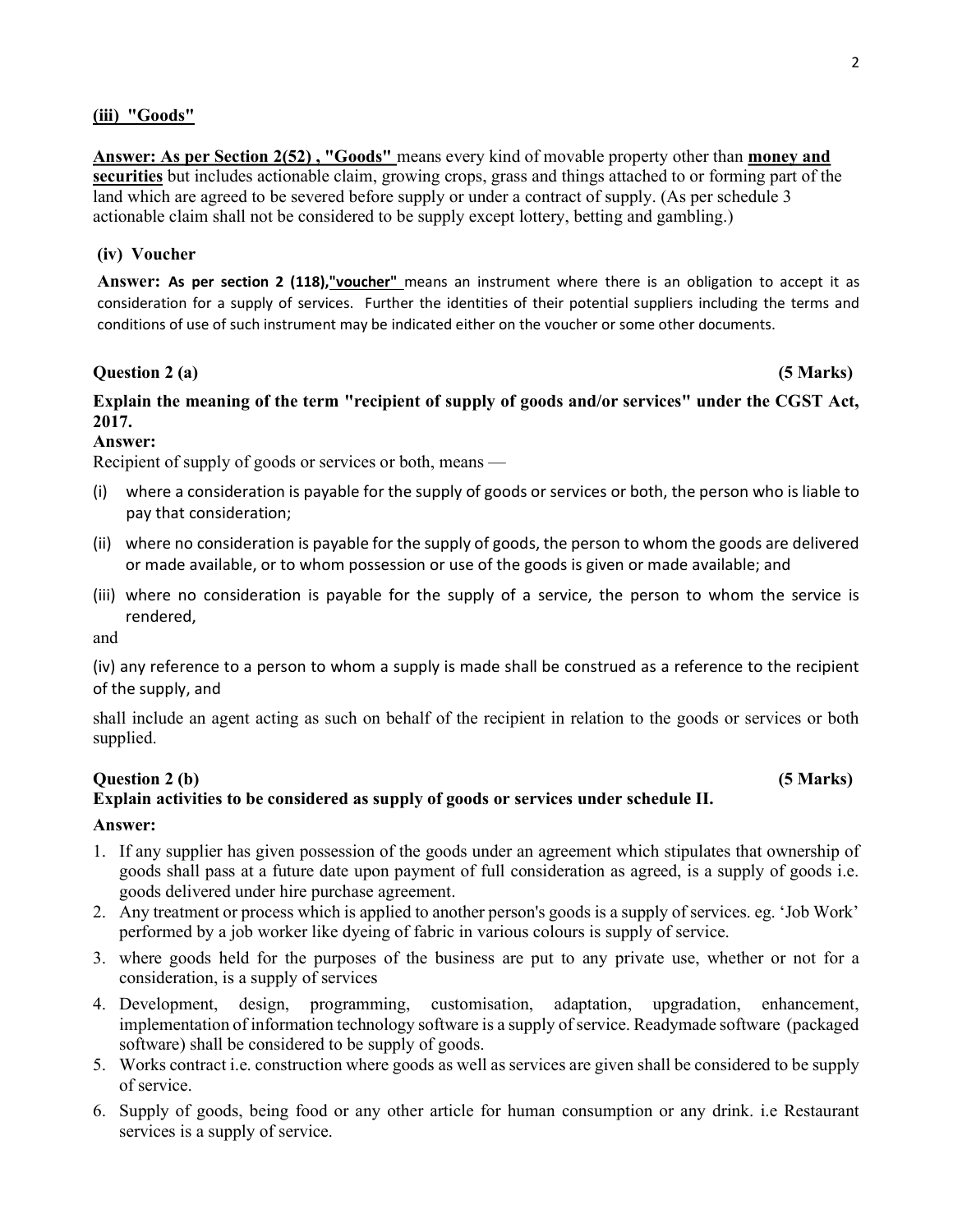### Question 3 (a) (4 Marks)

(a) Damodar Charitable Trust, a trust who gets the eye treatment of needy people done free of cost, donates clothes and toys to children living in slum area.

(b) Sulekha Manufacturers have a factory in Delhi and a depot in Mumbai. Both these establishments are registered in respective States. Finished goods are sent from factory in Delhi to the Mumbai depot without consideration so that the same can be sold.

### Answer:

(a) Section 7 of the CGST Act, inter alia, provides that supply must be made for a consideration except the activities specified in Schedule I and in course or furtherance of business. Since, both these elements are missing, donation of clothes and toys to children living in slum area would not amount to supply under section 7 of the CGST Act.

(b) Schedule I of CGST Act, inter alia, stipulates that supply of goods or services or both between related persons or between distinct persons, is supply even without consideration provided it is made in the course or furtherance of business. Further, where a person who has obtained or is required to obtain registration in a State in respect of an establishment, has an establishment in another State, then such establishments shall be treated as establishments of distinct persons. In view of the same, factory and depot of Sulekha Manufacturers are establishments of two distinct persons. Therefore, supply of goods from Delhi factory of Sulekha Manufacturers to Mumbai Depot without consideration, but in course/furtherance of business, is supply under section 7 of the CGST Act

| Question 3 (b)                |                        |                 |            | (4 Marks) |
|-------------------------------|------------------------|-----------------|------------|-----------|
| Determine the Time of Supply. |                        |                 |            |           |
| Date of completion            | Date of Invoice        | Date of Payment |            |           |
| 01.08.2020                    | 20.08.2020             | 18.08.2020      |            |           |
| 01.07.2020                    | 20.08.2020             | 18.08.2020      |            |           |
| 01.07.2020                    | 20.07.2020             | 01.05.2020      |            |           |
| 03.08.2020                    | 31.08.2020             | 01.09.2020      |            |           |
| Solution:                     |                        |                 |            |           |
| Date of completion            | <b>Date of Invoice</b> | Date of Payment | <b>TOS</b> |           |
| 01.08.2020                    | 20.08.2020             | 18.08.2020      | 18.08.2020 |           |
| 01.07.2020                    | 20.08.2020             | 18.08.2020      | 01.07.2020 |           |
| 01.07.2020                    | 20.07.2020             | 01.05.2020      | 01.05.2020 |           |
| 03.08.2020                    | 31.08.2020             | 01.09.2020      | 31.08.2020 |           |
|                               |                        |                 |            |           |

### $\mathbf{Question} \ 3 \mathbf{(c)} \tag{2 Marks}$

### Explain taxability if GST in case of Import of Services

Answer: As per section 7 (1) (b), Import of services for a consideration for business purpose or for personal purpose shall be considered to be supply, however as per notification no. 9/2017 IT(R), Services imported by an individual for personal purpose shall be exempt from GST but no such exemption shall be allowed in case of OIDAR services i.e. online information and data base access and retrieval services. If individual is not registered, GST shall be collected by OIDAR and tax shall be paid by OIDAR and if individual is registered, GST shall be paid by individual under reverse charge.

As per schedule I, Import of services without consideration by a person from a related person or from any of his establishment outside India in the course or furtherance of business shall be taxable i.e. no GST in any other case without consideration.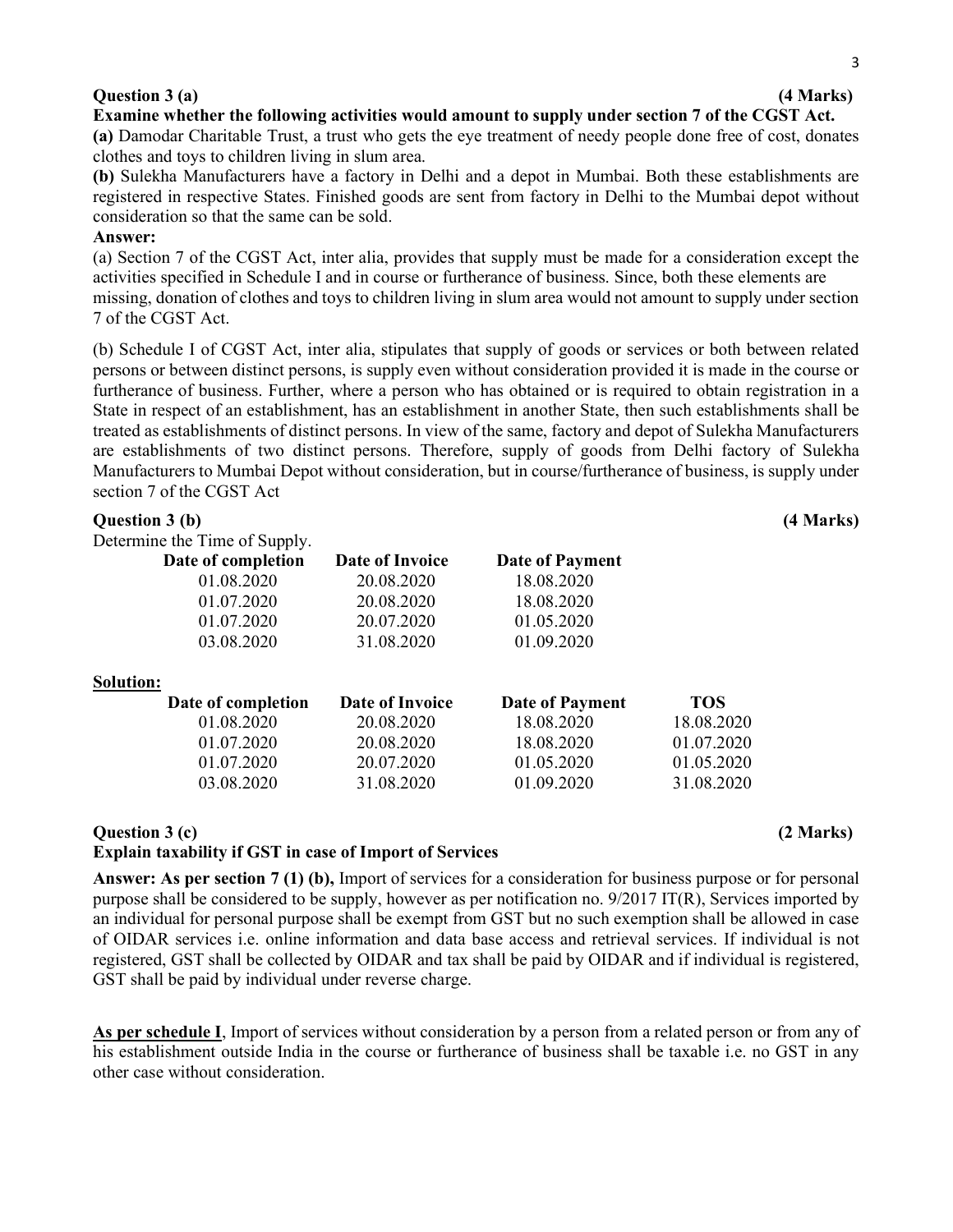### Question 4 (a) (10 Marks)

ABC Ltd has submitted information as given below: Delivered goods on 31/07/2020 to Mr. A  $\bar{\tau}$  7,00,000 + CGST @ 9% + SGST @ 9% and issued invoice on 03/08/2020 and received payment on 01/09/2020.

Delivered goods to Mr. B on  $10/09/2020$  and issued invoice on  $31/08/2020 \, \overline{\sigma}$  6,00,000 + CGST @ 9% + SGST  $(a)$  9% and received payment on 01/09/2020.

Delivered goods to Mr. C on  $10/08/2020$  and issued invoice on  $01/09/2020$   $\overline{z}7,00,000 + \text{CGST}$  @ 9% + SGST @ 9% and payment has not been received so far.

Delivered goods to Mr. D on 30/09/2020 and issued invoice on  $31/08/2020$   $\bar{\tau}12,00,000 + \text{CGST}$  @ 14% + SGST @ 14% and received payment on 16/08/2020.

Determine TOS and tax liability for each month and last date of payment of GST and if each payment was delayed by 10 days compute Interest also.

### Solution:

As per section 12, Liability to pay GST shall arise at the time of supply of goods which will be the date of issue of invoice or delivery of goods whichever is earlier.

As per the above,

1. For Goods to Mr. A TOS shall be 31/07/2020

2. For Goods to Mr. B TOS shall be 31/08/2020

3. For Goods to Mr. C TOS shall be 10/08/2020

4. For Goods to Mr. D TOS shall be 31/08/2020

| Tax Liability for the Month of July          |              |
|----------------------------------------------|--------------|
| Goods to Mr. A                               | 7,00,000.00  |
| Add: CGST @ 9%                               | 63,000.00    |
| Add: SGST @ 9%                               | 63,000.00    |
|                                              | 8,26,000.00  |
| Tax shall be payable upto $20th$ August 2020 |              |
| Tax Payable – CGST                           | 63,000.00    |
| Tax Payable                                  | 63,000.00    |
| Interest @ 18% (₹63,000 x 18% x 10 /365)     | 310.68       |
| Rounded off u/s 170                          | 311.00       |
| <b>Tax Payable – SGST</b>                    | 63,000.00    |
| Tax Payable                                  | 63,000.00    |
| Interest @ 18% (₹63,000 x 18% x 10 /365)     | 310.68       |
| Rounded off u/s 170                          | 311.00       |
| <b>Tax Liability for the Month of August</b> | ₹            |
| Goods to Mr. B                               | 6,00,000.00  |
| Goods to Mr. C                               | 7,00,000.00  |
| Total                                        | 13,00,000.00 |
| Add: CGST @ 9%                               | 1,17,000.00  |
| Add: SGST $\omega$ 9%                        | 1,17,000.00  |
|                                              | 15,34,000.00 |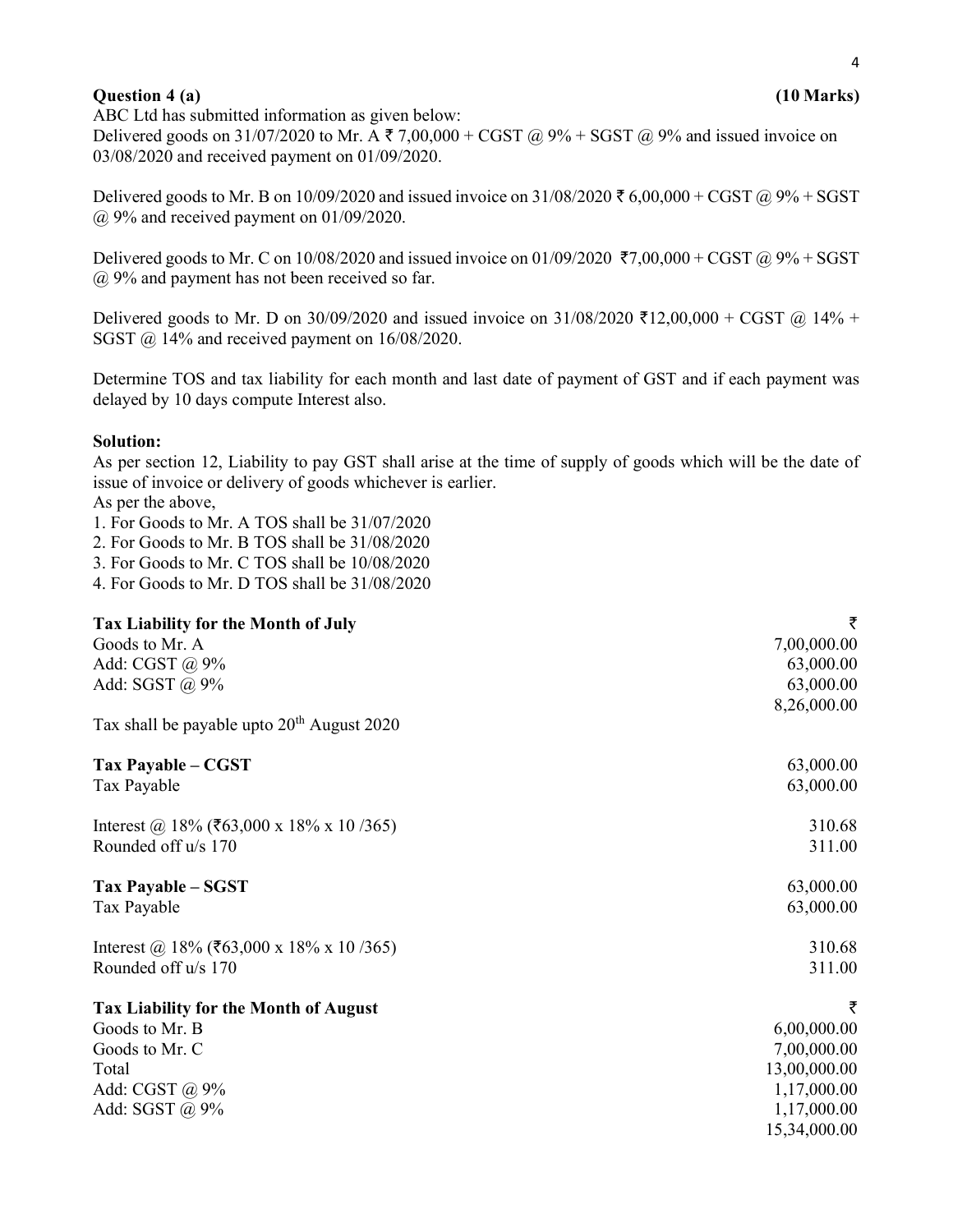| Goods to Mr. D<br>Add: CGST @ 14%<br>Add: SGST @ 14%            | 12,00,000.00<br>1,68,000.00<br>1,68,000.00<br>15,36,000.00 |
|-----------------------------------------------------------------|------------------------------------------------------------|
| Tax shall be payable upto $20th$ September 2020                 |                                                            |
| Tax Payable – CGST                                              | 2,85,000.00                                                |
| Tax Payable                                                     | 2,85,000.00                                                |
| Interest @ 18% (₹2,85,000 x 18% x 10/365)                       | 1,405.48                                                   |
| Rounded off u/s 170                                             | 1,405.00                                                   |
| Tax Payable – SGST                                              | 2,85,000.00                                                |
| Tax Payable                                                     | 2,85,000.00                                                |
| Interest @ 18% (₹2,85,000 x 18% x 10/365)                       | 1,405.48                                                   |
| Rounded off u/s 170                                             | 1,405.00                                                   |
| Question 5 (a)<br><b>Explain Deemed supply under schedule I</b> | (4 Marks)                                                  |

### Answer: Schedule I: Deemed supply i.e. supply without consideration

In order to constitute supply there must be consideration but infact even the supply without consideration is taxable but only in situation given in schedule I and is as given below:

### 1. Permanent Transfer or disposal of assets of business where input tax credit has been availed

If any person has taken ITC with regard to assets of business and subsequently such assets have been disposed off by him without consideration, it will be considered to be supply and GST shall be payable.

### 2. Supply of goods or services without consideration between Distinct persons or Related persons in the course of business or in the furtherance of business

If any person has supplied goods/services to the person who is considered to be Distinct or Related, it will be considered to be supply even if there is no consideration.

If goods or services have been given by employer to the employee, they will be considered to be related person and GST shall be payable even if there is no consideration but if value of such goods or services is upto  $\overline{50,000}$  during a particular financial year, it will not be considered to be supply, however as per section 17(5), any ITC taken with regard to such goods has to be reversed.

### 3. Supply of goods by principal to agent

Any supply of goods by a principal to his agent where the agent undertakes to supply such goods on behalf of the principal shall be considered to be supply. Similarly any supply of goods by an agent to his principal where the agent undertakes to receive such goods on behalf of the principal shall be considered to be supply.

### Question.5. (b) (4 Marks)

State whether the following supplies would be treated as supply of goods or supply of services as per Schedule-II of CGST Act:

- (i) Renting of Immovable Property
- (ii) Transfer of right in goods without transfer of title in goods.
- (iii) Works Contract Services
- (iv) Temporary transfer of permitting use or enjoyment of any intellectual property right.
- (v) Sale of personal car to dealer.

### Answer:

### As per Schedule -II of CGST Act: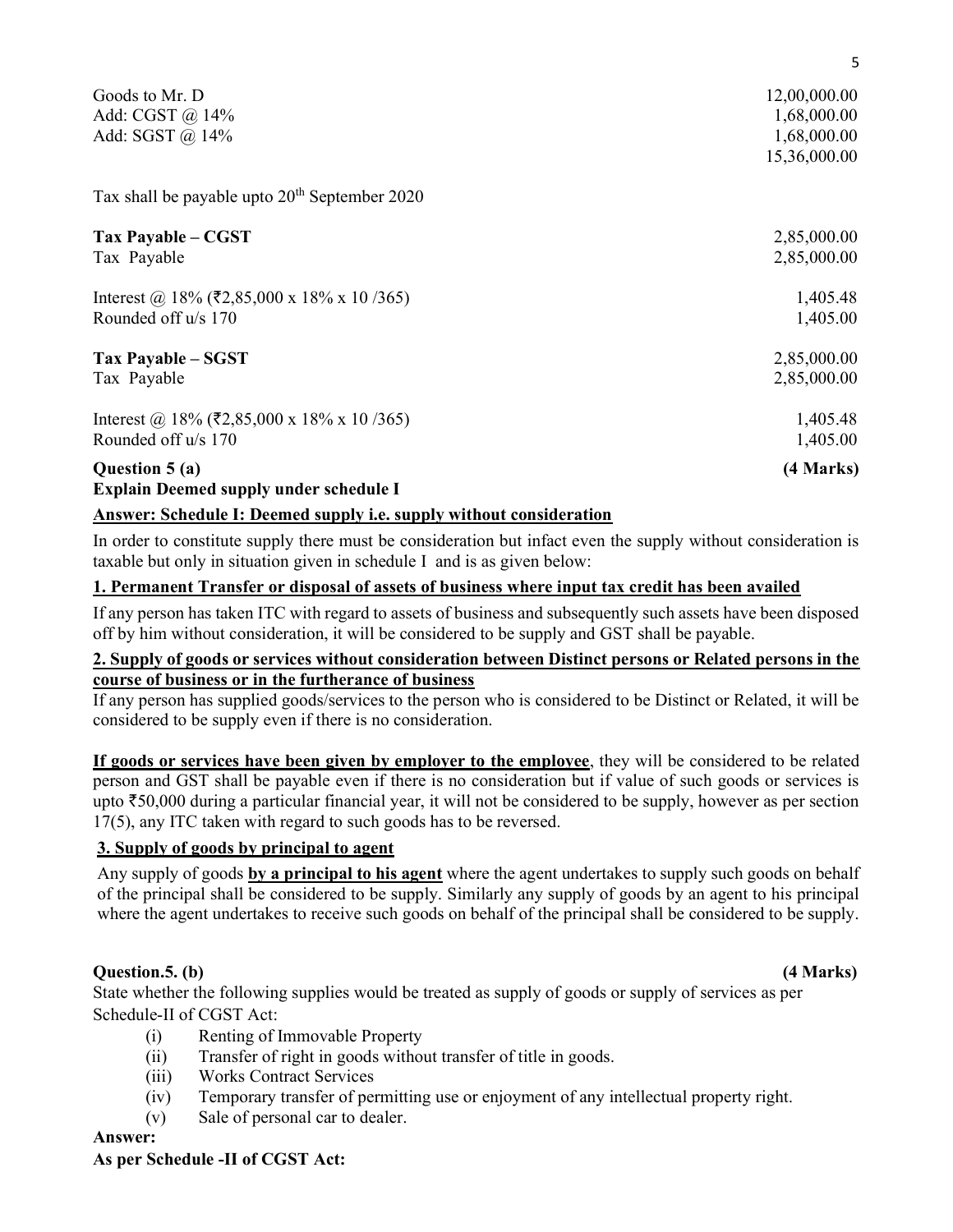- (i) Renting of Immovable property shall be treated as Supply of services.
- (ii) Transfer of right in goods without transfer of title in goods shall be treated as Supply of services.
- (iii)Works contract services shall be treated as Supply of services.
- (iv)Temporary transfer of permitting use or enjoyment of any intellectual property right shall be treated as Supply of services.
- (v) As per section  $7(1)(a)$ , it cannot be considered to be a supply

### Question 5 (c) (2 Marks)

### Explain Time of Supply of goods under direct charge/normal charge/forward charge.

### Answer: Time of supply of goods Section 12 (1) & 12 (2) (a).

(1) The liability to pay tax on goods shall arise at the time of supply, as determined in accordance with the provisions of this section.

(2) The time of supply of goods shall be the earlier of the following dates, namely:—

 (a) the date of issue of invoice by the supplier or the last date on which he is required, under sub-section (1) of section 31, to issue the invoice with respect to the supply.

eg. If invoice is issued on  $28<sup>th</sup>$  July 2020 and goods are delivered on  $31<sup>st</sup>$  July 2020 and payment is received on  $10^{th}$  August 2020, TOS is 28<sup>th</sup> July 2020 but if invoice is issued on  $01^{st}$  August 2020, TOS is 31<sup>st</sup> July 2020.

### Question 6 (a) (4 Marks)

Shri Krishna Pvt. Ltd., a registered dealer, furnishes the following information relating to goods sold by it to Shri Balram Pvt. Ltd. in the course of Intra State.

| S. No | <b>Particulars</b>                                                                  | <b>Amount</b> |
|-------|-------------------------------------------------------------------------------------|---------------|
|       |                                                                                     | (₹)           |
| (i)   | Price of the goods                                                                  | 1,00,000      |
| (ii)  | Municipal Tax                                                                       | 2,000         |
| (iii) | Inspection charges                                                                  | 15,000        |
| (iv)  | Subsidies received from Shri Ram Trust                                              | 50,000        |
|       | (As the products is going to be used by blind association)                          |               |
| (v)   | Late fees for delayed payment. (Though Shri Balram Pvt. Ltd, made late payment      | 1,000         |
|       | but these charges are waived by Shri Krishna Pvt. Ltd.)                             |               |
| (vi)  | Shri Balram Pvt. Ltd. paid to Radhe Pvt. Ltd. (on behalf of Shri Krishna Pvt. Ltd.) | 2,000         |
|       | weightment charges.                                                                 |               |

According to GST Law, determine the value of taxable supply made by Shri Krishna Pvt. Ltd .. Items given in Point (ii) to (vi) are not considered while arriving at the price of the goods given in point no. (i).

| <b>Solution:</b>                                               | <b>Computation of value of taxable supply</b> |            |
|----------------------------------------------------------------|-----------------------------------------------|------------|
| <b>Particulars</b>                                             |                                               | ₹          |
| List price of the goods                                        |                                               | 1,00,000   |
| Tax levied by Municipal Authority                              |                                               | 2,000      |
| [Includible in the value as per section 15]                    |                                               |            |
| Inspection charges [Includible in the value as per section 15] |                                               | 15,000     |
| Subsidy received from a non-Government body                    |                                               | <b>Nil</b> |
| Late fee for delayed Payment but waived by the seller.         |                                               | Nil        |
| Weightment charges [Includible in the value as per section 15] |                                               | 2,000      |
| [Includible in the value as per section 15]                    |                                               |            |
| <b>Total</b>                                                   |                                               | 1,19,000   |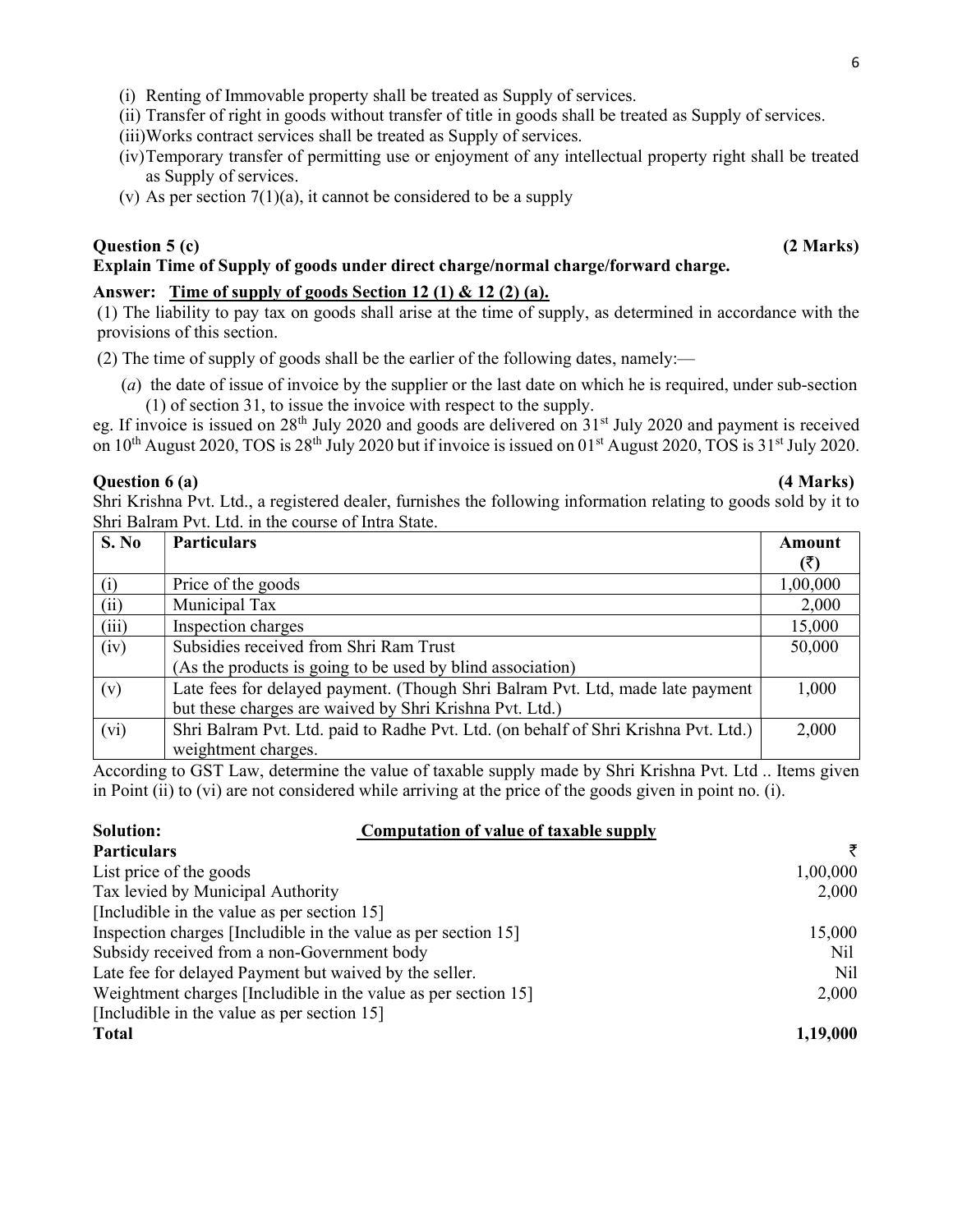### Question 6 (b) (4 Marks)

M/s XYZ & Co., a firm of Chartered Accountants, issued invoice for services rendered to Mr. A on 7<sup>th</sup> September, 2020. Determine the Time of Supply in the following independent cases:

- (1) The provision of service was completed on  $1<sup>st</sup>$  August, 2020.
- (2) The provisions of service was completed on  $14<sup>th</sup>$  August, 2020.
- (3) Mr. A made the payment on 3rd August, 2020 where provisions of service was remaining to be completed.
- (4) Mr. A made the payment on  $15<sup>th</sup>$  September, 2020 where provision of service was remaining to be completed.

### Answer:

As per section 13 (1)  $\&$  (2), The liability to pay tax on services shall arise at the time of supply. Time of supply of services shall be the date of invoice or the date of receiving payment whichever is earlier but if invoice is not issued within 30 days of supply of service, TOS shall be the date of supply of service or the date of payment whichever is earlier.

As per the above provision Time of supply shall be:

- (1) Invoice is issued after 30 days, Date of completion shall be the time of supply i.e.  $01<sup>st</sup>$  August.
- (2) Invoice is issued within 30 days, Date of invoice shall be the time of supply i.e.  $7<sup>th</sup>$  September.
- (3) Payment received before the date of invoice hence time of supply shall be the date of receiving payment i.e. 3rd August.

Payment received after the date of invoice hence time of supply shall be the date of invoice i.e  $7<sup>th</sup>$  September

### Question 6 (c) (2 Marks)

### Explain Payments in excess of amount of invoice.

### Answer: Payments in excess of amount of invoice

Wherever the supplier of service receives a payment up to  $\bar{\tau}1,000$  in excess of the amount indicated in the invoice, the time of supply to the extent of such excess amount, at the option of the provider of taxable service, shall be determined on the basis of invoice or completion of service, as the case may be, rather than payment. Example: A telephone company receives  $\bar{z}5000$  against an invoice of  $\bar{z}4800$ . The excess amount of  $\bar{z}200$  can be adjusted against the next invoice. The company has the option to take the date of the next invoice as the time of supply of service in relation to the amount of  $\overline{200}$  received in excess against the earlier invoice

### $Question 7 (a)$  (4 Marks)

Black and White Pvt. Ltd. has provided the following particulars relating to goods sold by it to Colourful Pvt. Ltd.

| <b>Particulars</b>                                                                                                   |        |
|----------------------------------------------------------------------------------------------------------------------|--------|
| List price of the goods (exclusive of taxes and discounts)                                                           | 50,000 |
| Tax levied by Municipal Authority on the sale of such goods                                                          | 5.000  |
| Packing charges (not included in price above)                                                                        | 1.000  |
| Black and White Pvt. Ltd. received $\overline{\tau}2000$ as a subsidy from a NGO on sale of such goods. The price of |        |

`50,000 of the goods is after considering such subsidy. Black and White Ltd. offers 2% discount on the list price of the goods which is recorded in the invoice for the goods.

Determine the value of taxable supply made by Black and White Pvt. Ltd. and also amount of GST payable if Rate of CGST  $\omega$  10% and SGST  $\omega$  10%.

### Answer:

### Computation of value of taxable supply

### **Particulars**  $\bar{z}$

List price of the goods (exclusive of taxes and discounts) 50,000 Tax levied by Municipal Authority on the sale of such goods 5,000 [Includible in the value as per section 15]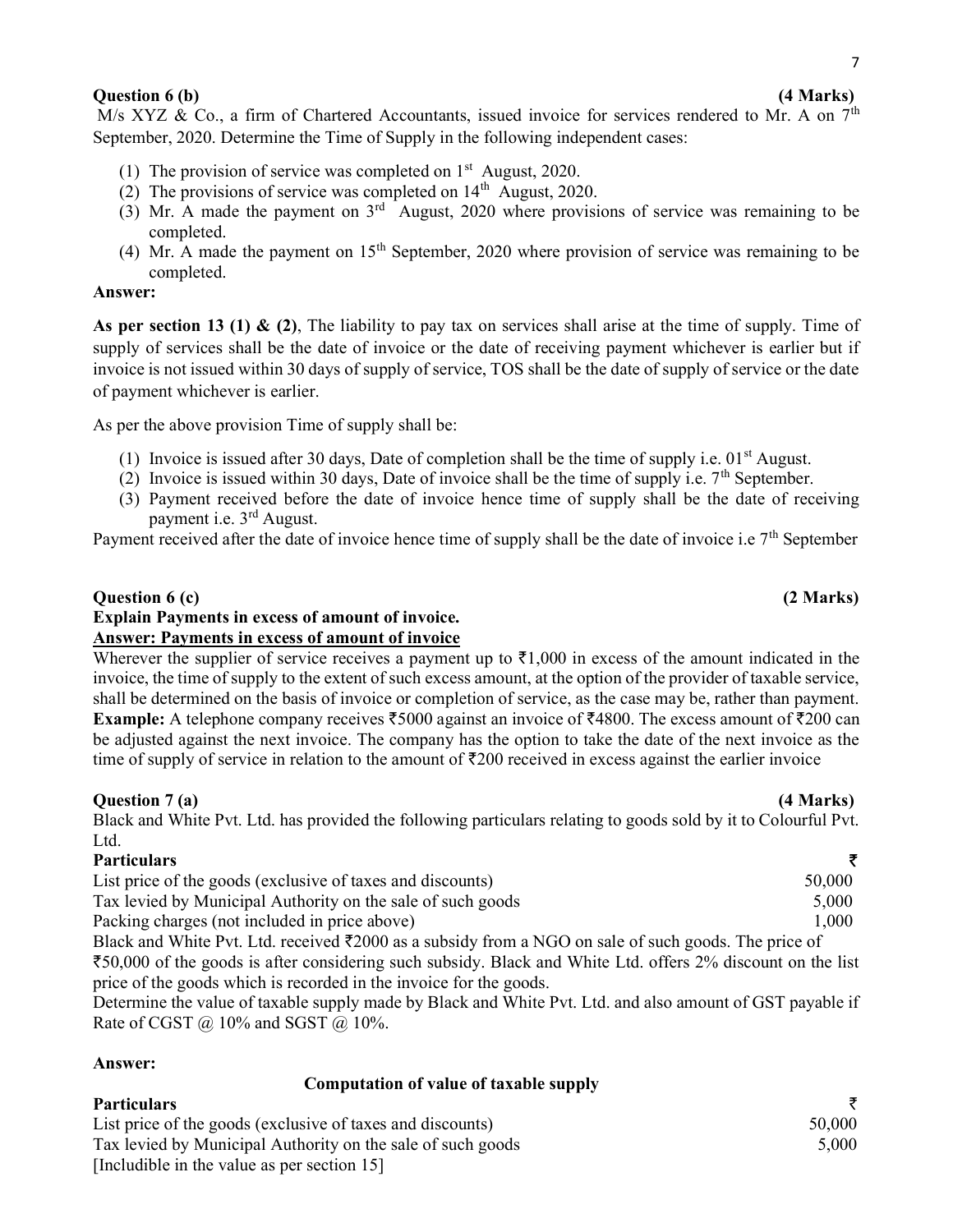| Packing charges [Includible in the value as per section 15]                                | 1,000   |
|--------------------------------------------------------------------------------------------|---------|
| Subsidy received from a non-Government body                                                | 2,000   |
| [Since subsidy is received from a non-Government body, the same is                         |         |
| included in the value in terms of section 15]                                              |         |
| <b>Total</b>                                                                               | 58,000  |
| Less: Discount @ 2% on $\overline{50,000}$ [Since discount is known at the time of supply, | (1,000) |
| it is deductible from the value in terms of section 15]                                    |         |
| Value of taxable supply                                                                    | 57,000  |
| CGST $\omega$ 10%                                                                          | 5,700   |
| SGST $\omega$ 10%                                                                          | 5,700   |
|                                                                                            |         |

### Question 7 (b) (4 Marks)

en andere andere andere andere andere andere andere andere andere andere andere andere andere andere andere a<br>En de andere andere andere andere andere andere andere andere andere andere andere andere andere andere andere

Mr. X is a dealer registered in GST in Delhi and he has submitted information as given below:

- Purchased goods A on  $10/07/2020$   $\overline{6}4,00,000$  plus CGST @ 10% and SGST @ 10% and goods were sold on 31/08/2020  $\bar{\tau}$  6,00,000 + CGST @ 10% and SGST @ 10% but invoice was issued on 01/09/2020 and payment was received on 01/10/2020.
- Purchased goods B on  $10/09/2020$   $\overline{5}5,00,000$  plus CGST  $\omega$  10% and SGST  $\omega$  10% and goods were exported on 12/12/2020 and profit taken is 30% on cost.
- Purchased goods C on  $10/09/2020$   $\overline{57,00,000}$  plus CGST  $\omega$  10% and SGST  $\omega$  10% and goods were sold to our own branch in some other State on  $31/12/2020$  for  $\overline{57,00,000} + \text{IGST}$  @ 20%. No Invoice has been issued and no payment has been received.

Determine TOS in each case and ITC and Net tax Payable for each month and ITC to be carried forward. Solution:

| <b>Net Tax Payable for the Month of August</b>    |             |
|---------------------------------------------------|-------------|
| <b>ITC</b>                                        | ₹           |
| <b>Goods A</b>                                    |             |
| <b>Transaction Value</b>                          | 4,00,000.00 |
| Add: CGST @ 10%                                   | 40,000.00   |
| Add: SGST @ 10%                                   | 40,000.00   |
|                                                   | 4,80,000.00 |
| <b>Tax Liability</b>                              |             |
| First Bill (TOS 31/08/2020)                       | 6,00,000.00 |
| Add: CGST @ 10%                                   | 60,000.00   |
| Add: SGST @ 10%                                   | 60,000.00   |
|                                                   | 7,20,000.00 |
| <b>Net Tax Payable</b>                            |             |
| Output                                            |             |
| <b>CGST</b>                                       | 60,000.00   |
| Less: ITC CGST                                    | (40,000.00) |
| Tax Payable                                       | 20,000.00   |
| Output                                            |             |
| <b>SGST</b>                                       | 60,000.00   |
| Less: ITC SGST                                    | (40,000.00) |
| Tax Payable                                       | 20,000.00   |
| <b>Net Tax Payable for the Month of September</b> |             |
| <b>ITC</b>                                        | ₹           |
| <b>Goods B</b>                                    |             |
| <b>Transaction Value</b>                          | 5,00,000.00 |
| Add: CGST @ 10%                                   | 50,000.00   |
| Add: SGST @ 10%                                   | 50,000.00   |
|                                                   | 6,00,000.00 |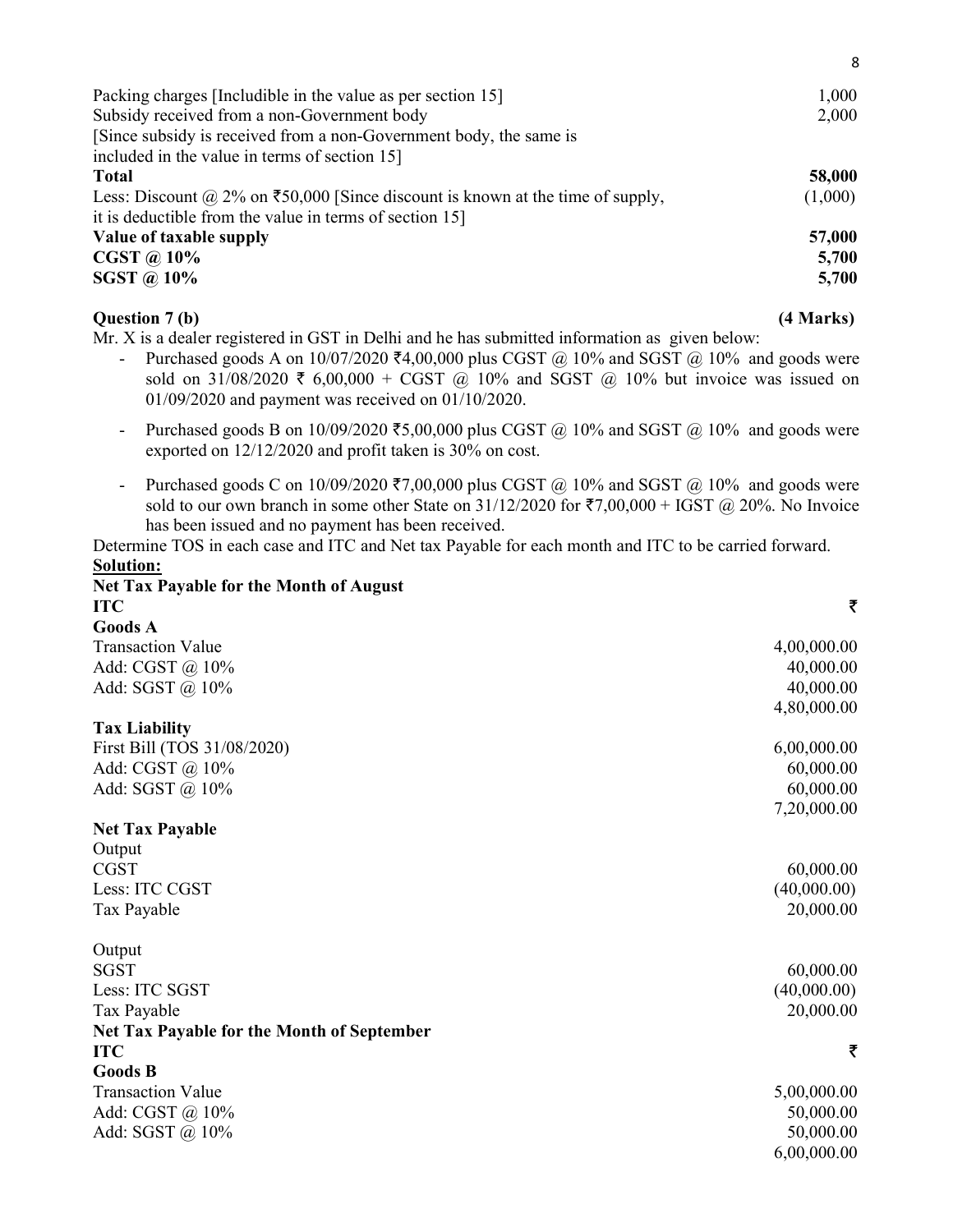| <b>Goods C</b>                                   |             |
|--------------------------------------------------|-------------|
| <b>Transaction Value</b>                         | 7,00,000.00 |
| Add: CGST $\omega$ 10%                           | 70,000.00   |
| Add: SGST @ 10%                                  | 70,000.00   |
|                                                  | 8,40,000.00 |
| <b>Net Tax Payable for the Month of December</b> |             |
| <b>Output Tax</b>                                |             |
| Goods B                                          | Nil         |
| Goods C (TOS 31-12-2020)                         |             |
| <b>Transaction Value</b>                         | 7,00,000    |
| IGST $\omega$ 20%                                | 1,40,000    |
| Less: ITC CGST Goods B                           | (50,000)    |
| Less: ITC CGST Goods C                           | (70,000)    |
| Less: ITC SGST Goods B                           | (20,000)    |
| Net Tax Payable                                  | Nil         |
| <b>ITC</b> to be carried forward                 |             |
| <b>SGST</b>                                      | 1,00,000    |

### $Question\ 7\ (c)$  (2 Marks)

A machine has to be supplied at site. It is done by sourcing various components from vendors and assembling the machine at site. The details of the various events are:

| 17.09.2020 | Purchase order with advance of $\overline{50,000}$ is received for goods worth $\overline{512}$ lakh and |
|------------|----------------------------------------------------------------------------------------------------------|
|            | entry duly made in the seller's books of account                                                         |
| 20.10.2020 | The machine is assembled, tested at site, and accepted by buyer                                          |
| 23.10.2020 | Invoice raised                                                                                           |
| 04.11.2020 | Balance payment of $\bar{\tau}$ 11,50,000 received                                                       |

Determine the time of supply in the above scenario.

Answer: As per section 12, Liability to pay GST shall arise at the time of supply of goods which will be the date of issue of invoice or delivery of goods whichever is earlier.

In the given case, time of supply of goods is 20.10.2020 which is the date on which the goods were made available to the recipient because invoice issued after the date of delivery of goods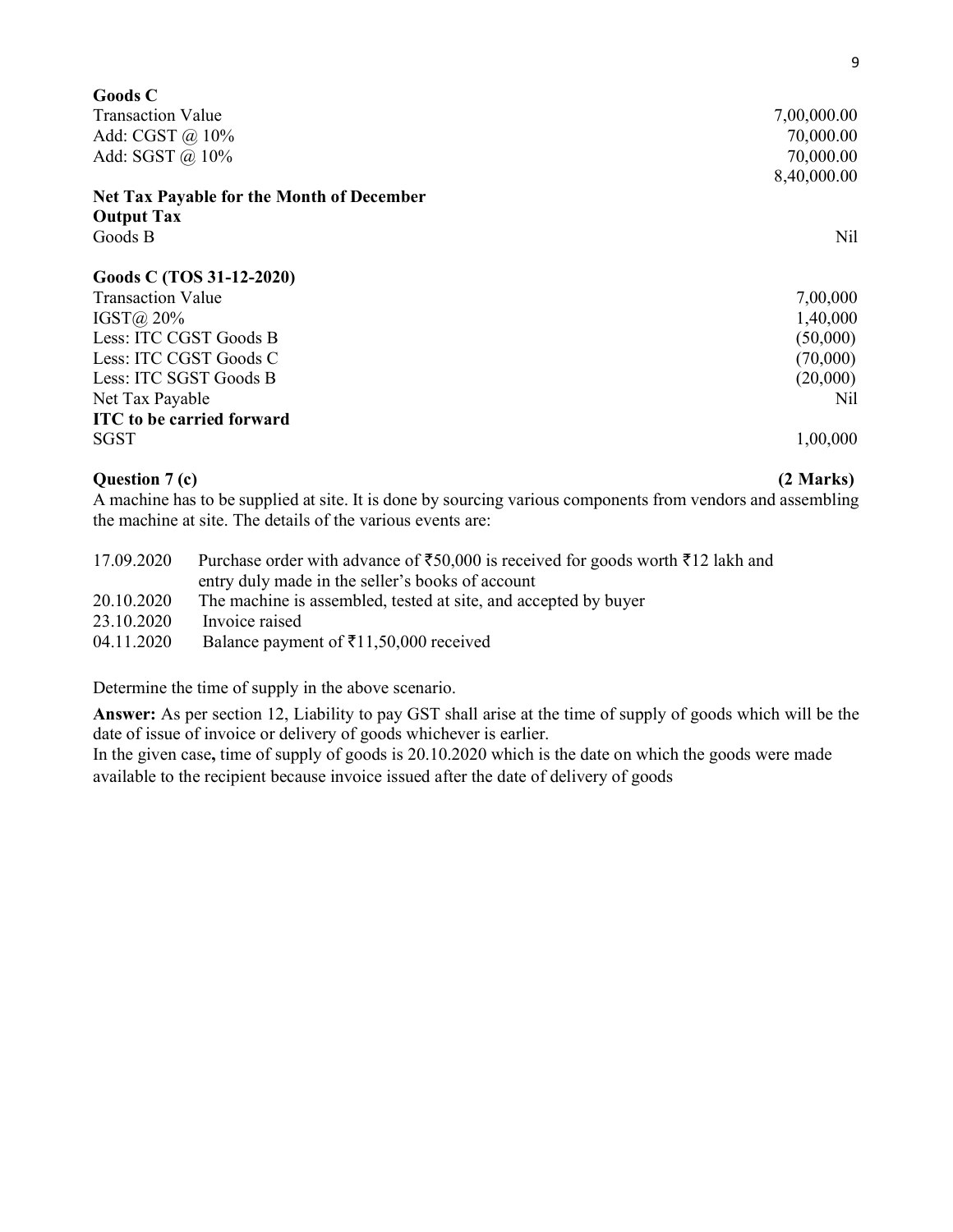# MULTIPLE CHOICE QUESTION (MCQ) (30 Marks)

Write the most appropriate answer to each of the following multiple choice questions by choosing one of the four options given. All questions are compulsory.

### Question :

Mr. Kumar started interior designing practice from the month of January. His turnover up to the month of March was ₹12,50,000. On 30th June, his turnover exceeded ₹20,00,000 & reached to ₹ 20,05,000. Mr. Kumar applied for GST registration (as regular taxpayer) on 15th July and registration was granted to him on 25th July.

On 16th July, he entered into a contract for designing the flat of Mr. Shyam. The service was completed on 22nd July and Mr. Kumar issued invoice on the same day for ₹ 6,00,000. On 5th July, Mr. Kumar purchased capital goods amounting to  $\overline{\xi}$  4,50,000 and from 25th July to 31st July, he availed services amounting to ₹1,75,000 for the purpose of completing the service.

On 1st August, Mr. Kumar got another contract for interior designing from Mr. Ram, which he accepted on 2nd August. The service was completed on 6th August and invoice was issued on 7th August for ₹ 5,00,000. Payment was received on 29th August.

Note: All values are excluding taxes, unless specifically mentioned. Mr. Kumar makes only intra-State outward supplies and all purchases are also intra-State. Rates of tax are CGST - 9% and SGST – 9%.

In relation to the above, answer the following questions:

### Q 1: The effective date of registration for Mr. Kumar is-

- (a) 30th June
- (b) 15th July
- (c) 25th July
- (d) 16th July

### Q 2: Mr. Shyam can issue a revised tax invoice till-

- (a) 23rd October
- (b) 8th September
- (c) 25th September
- (d) 25th August

### Q 3: Eligible input tax credit available with Mr. Kumar for the month of July is-

- (a) CGST ₹ 40,500 & SGST ₹ 40,500
- (b) CGST ₹ 15,750 & SGST ₹ 15,750
- (c) CGST ₹ 56,250 & SGST ₹ 56,250
- (d) CGST ₹ 36,000 & SGST ₹ 36,000

### Q 4: The time of supply of services provided by Mr. Kumar to Mr. Ram is-

(a) 7th August

- (b) 1st August
- (c) 29th August
- (d) 06th August

### Q 5: If instead of opting for regular scheme, Mr. Kumar opts to pay tax under section  $10(2A)$  of the CGST Act, 2017, the tax liability for the month of July will be-

(a) Nil

- (b) CGST ₹ 54,000 & SGST ₹ 54,000
- (c) CGST ₹ 18,000 & SGST ₹ 18,000
- (d) CGST ₹ 78,150 & SGST ₹ 78,150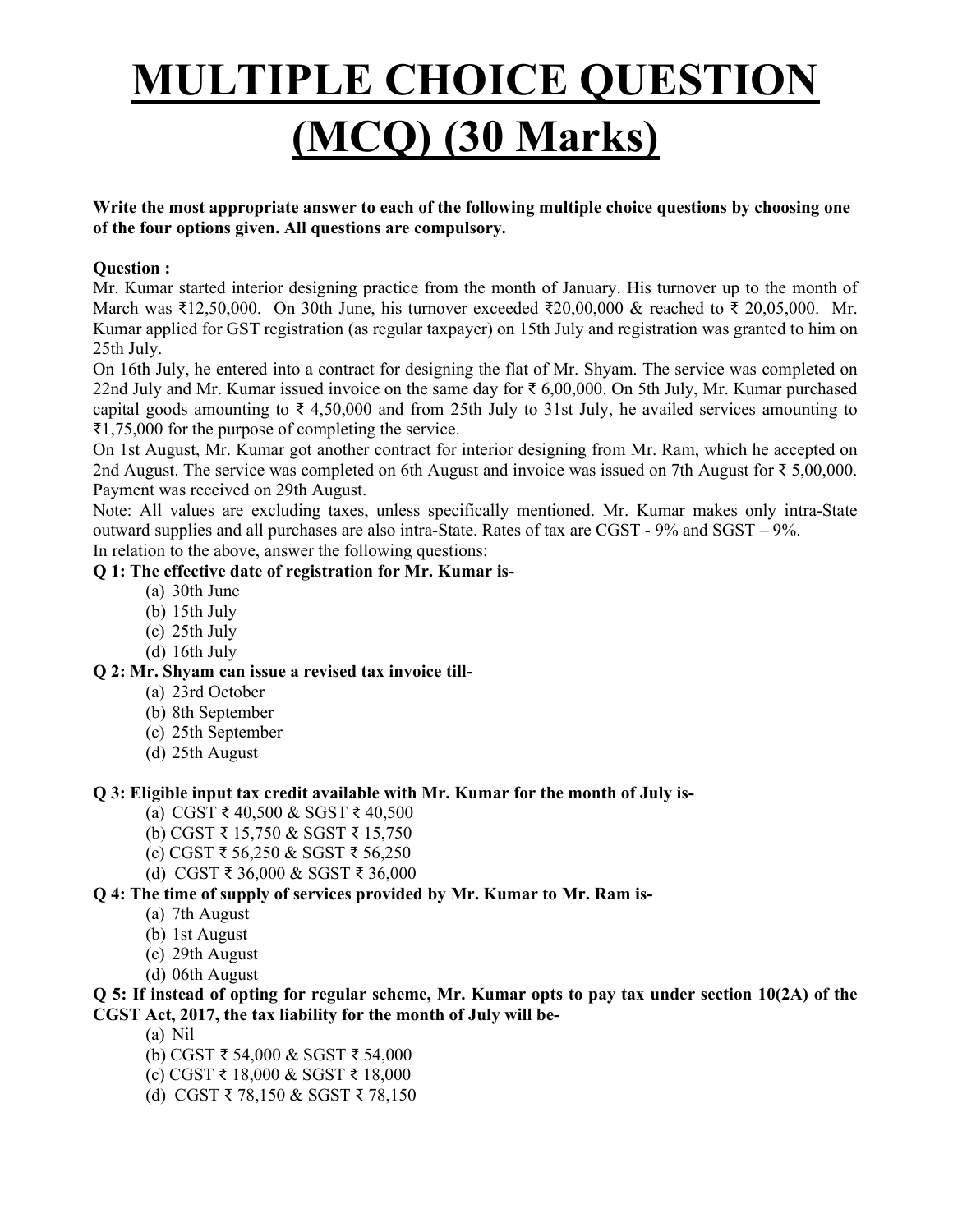### 1. Answer: (a)

Hint: If applicant has submitted application within a period of 30 days, he will be considered to be registered from the date on which he becomes liable to registration and if application is given after 30 days, effective date of registration shall be the date of granting registration.

### 2. Answer: (d)

Hint: A registered person is allowed to issue revised invoice for the invoice already issued from the effective date of registration till the date of issuance of registration certificate. Further revised invoice should be issued within one month from the date of issuing of registration certificate.

### 3. Answer: (c)

Hint: CGST =  $(1,50,000 \times 9\% +4,50,000 \times 9\%) = 56,250$  $SGST = (1,50,000 \times 9\% +4,50,000 \times 9\%) = 56,250$ 

### 4. Answer: (a)

5. Answer: (c) Hint:  $CGST = 6,00,000 \times 3\% = 18,000$ ,  $SGST = 6,00,000 \times 3\% = 18,000$ 

Q 6: Which of the following is not covered under Schedule III of CGST Act, 2017?

- (a) Director's monthly salary under employment agreement
- (b) Sitting fees to independent directors for attending AGMs
- (c) Payment to employee for providing broking services to the employer for purchase of commercial property. Such services do not form part of the employment contract entered into by the employer with the employee.
- (d) Both (b) and (c)

### Answer: (d)

### Q 7. What is the time of supply of vouchers when the supply with respect to the voucher is not identifiable?

- (a) Date of issue of voucher
- (b) Date of redemption of voucher
- (c) Date of entry in books of accounts
- (d) Earlier of (a) or (b) or  $(c)$

### Answer: (b);

### Q 8.What is the time of supply of service if the invoice is issued within 30 days from the date of provision of service?

(a) Date of issue of invoice (b) Date on which the supplier receives payment (c) Date of provision of service (d) Earlier of (a)  $\&$  (b) Answer: (d)

### Q 9. Mr. X has rendered services on 10.09.2020 issued invoice 07.10.2020 received payment by cheque on 06.10.2020 and entered in the books of accounts on the same date and amount was credited in the bank account on 11.10.2020, in this case TOS shall be

(a) 10.09.2020 (b) 07.10.2020 (c) 06.10.2020 (d) 11.10.2020 (e) none of these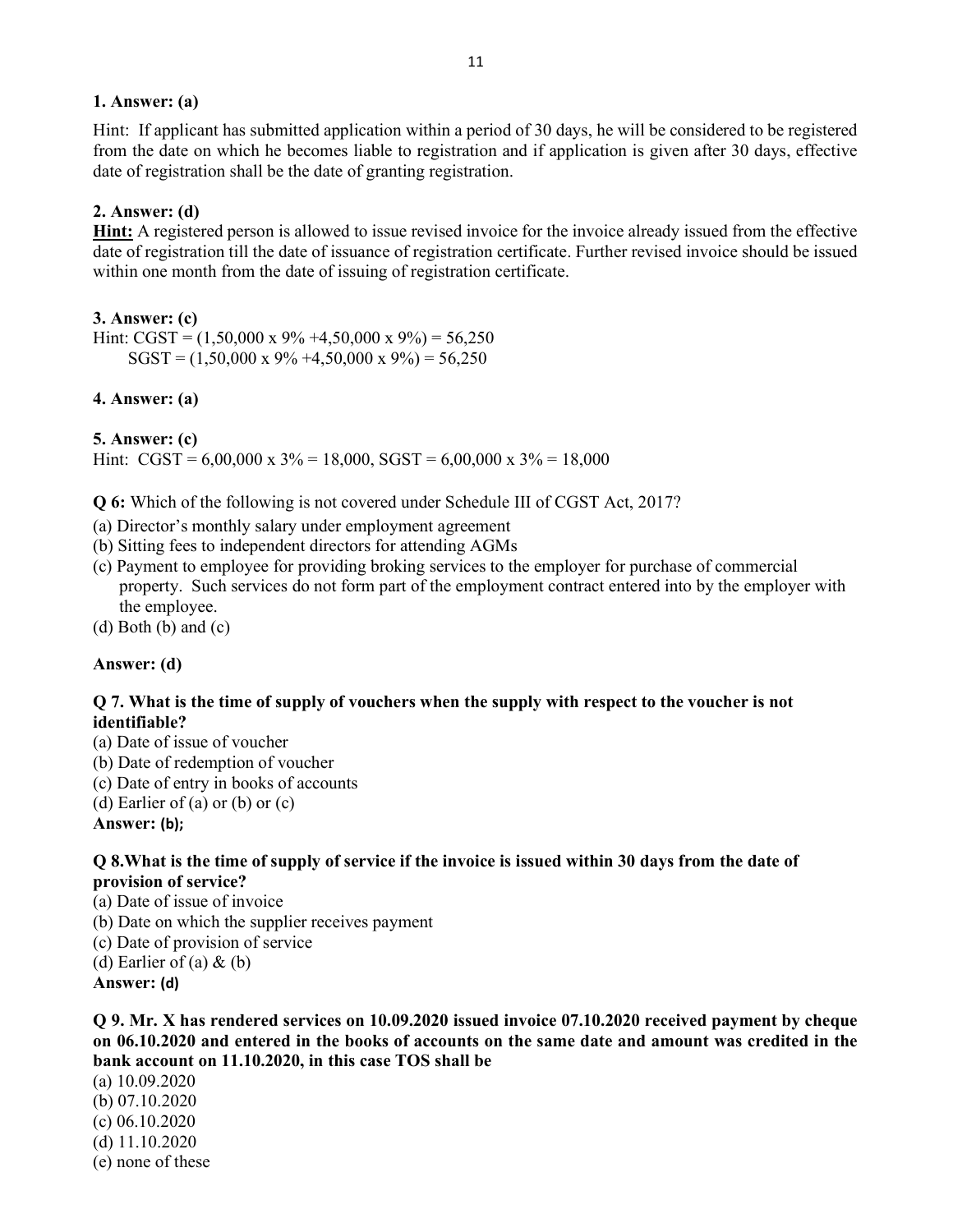Answer: (c);

Q 10. Mr. X has taken advance of  $\bar{\tau}$  30,000 on 01.01.2021 for rendering services and services were rendered on 10.01.2021 and issued invoice on 12.01.2021 and balance amount of  $\bar{\tau}$  70.000 was received on 31.01.2021, in this case TOS shall be

(a) For  $\bar{\tau}$  30,000, 01.01.2021 and for  $\bar{\tau}$  70,000, 31.01.2021 (b) For  $\bar{\tau}$  30,000, 10.01.2021 and for  $\bar{\tau}$  70,000, 12.01.2021 (c) For  $\bar{\tau}$  30,000, 01.01.2021 and for  $\bar{\tau}$  70,000, 12.01.2021 (d) For ₹ 30,000, 31.01.2021 and for ₹ 70,000, 12.01.2021 (e) none of these Answer: (c);

### Q 11. A machine has to be supplied at site. It is done by sourcing various components from vendors and assembling the machine at site. The details of the various events are:

10.09.2020 Purchase order with advance of  $\bar{\tau}$  50,000 is received for goods worth  $\bar{\tau}$  12 lakh and entry duly made in the seller's books of account 20.09.2020 The machine is assembled, tested at site, and accepted by buyer 30.09.2020 Invoice raised 10.10.2020 Balance payment of  $\bar{\tau}$  11,50,000 received Time of supply shall be (a) 10.09.2020 (b) 20.09.2020 (c) 30.09.2020 (d) 10.10.2020

Answer: (b);

### Q 12. ABC Ltd. has imported certain goods for  $\bar{\tau}$  2,00,000 and paid custom duty  $\bar{\tau}$  20,000, in this case IGST shall be charges on

(a)  $2,00,000$  (b)  $20,000$  (c)  $2,20,000$  (d) none of these Answer: (c);

Q 13. ABC Ltd. sold certain goods for  $\bar{\tau}$  2,00,000 and charged  $\bar{\tau}$  3,000 for packing and  $\bar{\tau}$  5,000 for weightment, in this case value of supply shall be (a) 2,00,000 (b) 2,03,000 (c) 2,05,000 (d) 2,08,000 (e) none of these Answer: (d);

### Q 14. ABC Ltd. sold certain goods for  $\bar{z}$  3,00,000 and received subsidy from the Govt.  $\bar{z}$  1,00,000 hence charged from customer  $\bar{\tau}$  2,00,000, in this case value of supply shall be

(a)  $3,00,000$  (b)  $2,00,000$  (c)  $4,00,000$  (d)  $5,00,000$ (e) none of these

Answer: (b);

### Q 15. While computing transaction value, discount allowed shall be deducted provided such discount was given

(a) at or before the time of supply

(b) after making the supply

(c) after making supply but it has been established in term of agreement entered into at or before the time of supply

(d) option (a) or  $(c)$ 

(e) none of these

Answer: (d);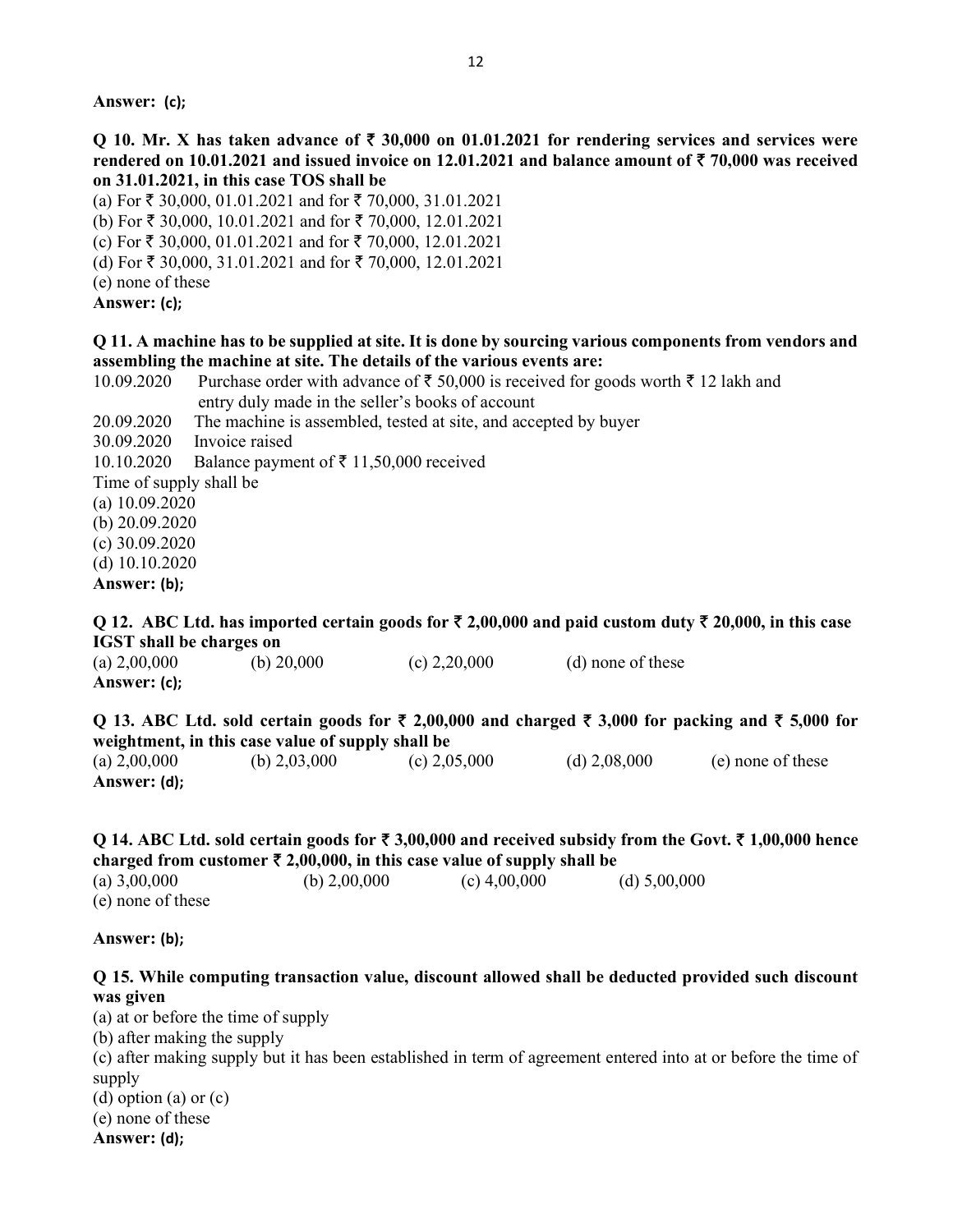### Q16. Discount given after the supply is deducted from the value of supply, if –

(a) such discount is given as per the agreement entered into at/or before the supply

(b) such discount is linked to the relevant invoices

- (c) proportionate input tax credit is reversed by the recipient of supply
- (d) all of the above

### Answer: (d);

Q17. Mr. Avishkar is a painter registered under GST in Delhi. He sends his artwork for exhibition in

Mumbai. At what point of time, supply is considered to have been made under GST?

(a) When painting is completed.

- (b) When painting is sent for exhibition in Mumbai.
- (c) When painting is displayed at the exhibition in Mumbai.
- (d) When painting is purchased by one of the visitors in the exhibition.

### Answer: (d)

Q18. Which of the following is not covered under Schedule III of CGST Act, 2017?

- (a) Director's monthly salary under employment agreement
- (b) Sitting fees to independent directors for attending AGMs
- (c) Payment to employee for providing broking services to the employer for purchase of commercial property. Such services do not form part of the employment contract entered into by the employer with the employee.
- (d) Both (b) and (c)

### Answer: (d)

Q19. A supply comprising of two or more supplies shall be treated as the supply of that particular supply that attracts highest rate of tax.

- (a) Composite
- (b) Mixed
- (c) Both (a) and (b)
- (d) None of the above

### Q20. Which of the following activities is a supply of services?

- (a) Transfer of right in goods/ undivided share in goods without transfer of title in goods
- (b) Transfer of title in goods
- (c) Transfer of title in goods under an agreement which stipulates that property shall pass at a future date.
- (d) All of the above

### Q21. Which of the following activity shall be treated neither as a supply of goods nor a supply of services?

(i) Permanent transfer of business assets where input tax credit has been availed on such assets (ii) temporary transfer of intellectual property right

### (iii) transportation of deceased

(iv) services by an employee to the employer in the course of employment

 $(a)$  (i) & (iii)

(b) (ii) & (iv)

(c) (i) & (ii)

(d) (iii)  $\&$  (iv)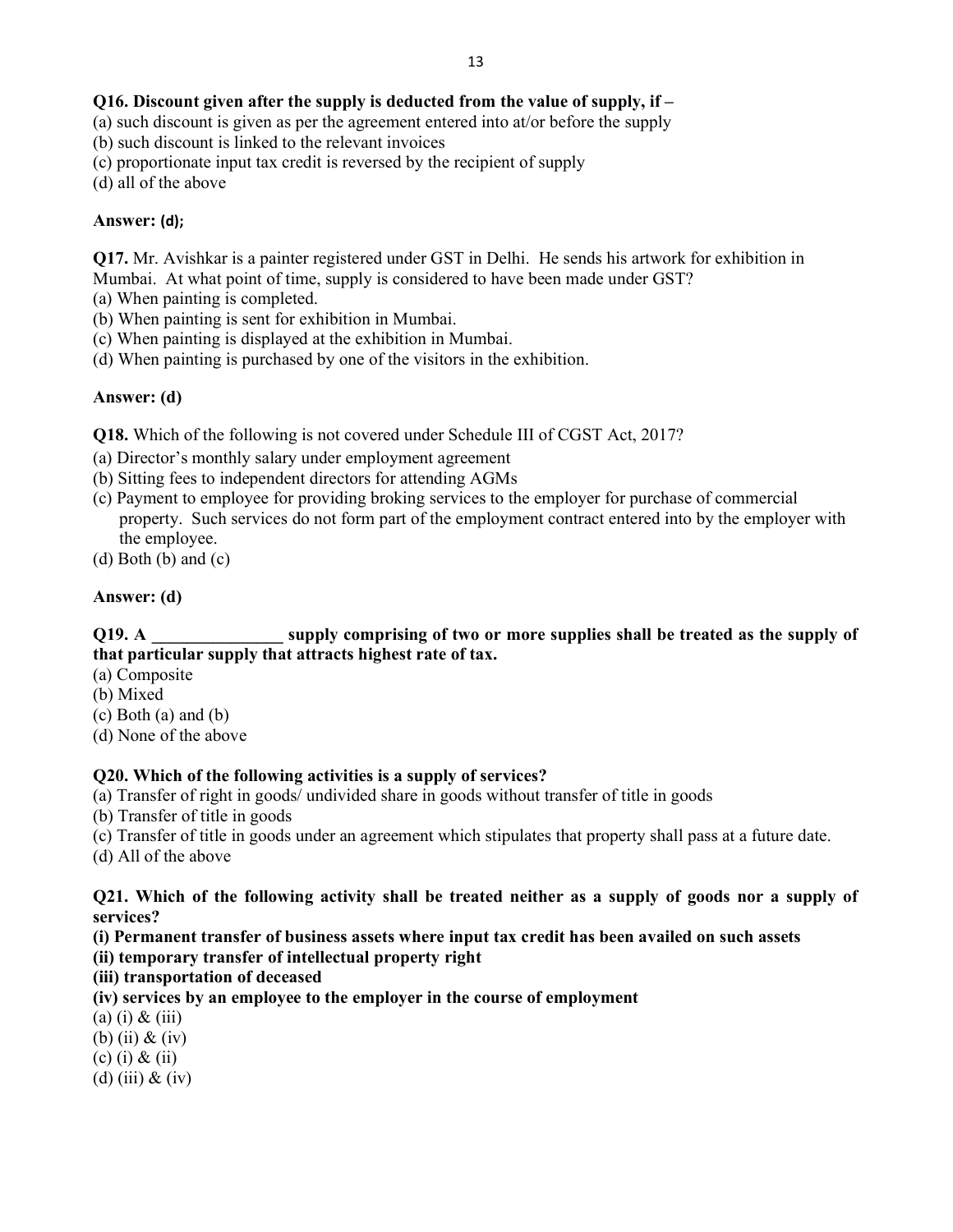### Q22. As per section  $7(1)(a)$  supply includes

(a) all forms of supply of goods or services or both such as sale, transfer, barter, exchange, licence, rental, lease or disposal made or agreed to be made with or without consideration by a person in the course or furtherance of business

(b) all forms of supply of goods or services or both such as sale, transfer, barter, exchange, licence, rental, lease or disposal made or agreed to be made for a consideration by a person whether or not in the course or furtherance of business

(c) all forms of supply of goods or services or both such as sale, transfer, barter, exchange, licence, rental, lease or disposal made or agreed to be made for a consideration by a person in the course or furtherance of business

(d) none of these

### Q23. As per section 7(1)(b) Supply includes

(a) import of services with or without consideration whether or not in the course or furtherance of business (b) import of services for a consideration in the course or furtherance of business

(c) import of services for a consideration whether or not in the course or furtherance of business

(d) none of these

### Q24. As per schedule I, activity to be treated as supply even if made without consideration shall include

(a) Supply of goods or services or both between related persons or between distinct persons as specified in section 25, whether or not made in the course or furtherance of business

(b) Supply of goods or services or both between related persons or between distinct persons as specified in section 25, when made in the course or furtherance of business

(c) Supply of goods or services or both between unrelated persons as specified in section 25, when made in the course or furtherance of business

(d) none of these

### Q25. As per schedule I, activity to be treated as supply even if made without consideration shall include

Supply of goods—

- (a) by a principal to his agent where the agent undertakes to supply such goods on behalf of the principal; or by an agent to his principal where the agent undertakes to receive such goods on behalf of the principal.
- (b) by a principal to his agent where the agent undertakes to supply such goods on his own behalf or by an agent to his principal where the agent undertakes to receive such goods on behalf of the principal.
- (c) by a principal to his agent where the agent undertakes to supply such goods on behalf of the principal; or by an agent to his principal where the agent undertakes to receive such goods on his own behalf.
- (d) none of these

### Q26. Which of the following transactions is not covered in schedule III

(a) Services by an employee to the employer in the course of or in relation to his employment.

(b) Services by any court or Tribunal established under any law for the time being in force.

(c) Services of funeral, burial, crematorium or mortuary including transportation of the deceased.

(d) Pre school education or education upto higher secondary school or equivalent

(e) none of these

### Q27. Which of the following transactions is not covered in schedule III

(a) Services of funeral, burial, crematorium or mortuary including transportation of the deceased.

(b) Sale of land and, subject to clause (b)of paragraph 5 of Schedule II, sale of building.

(c) agricultural operations directly related to production of any agricultural produce including cultivation, harvesting, threshing, plant protection or testing;

(d) Actionable claims, other than lottery, betting and gambling.

(e) none of these